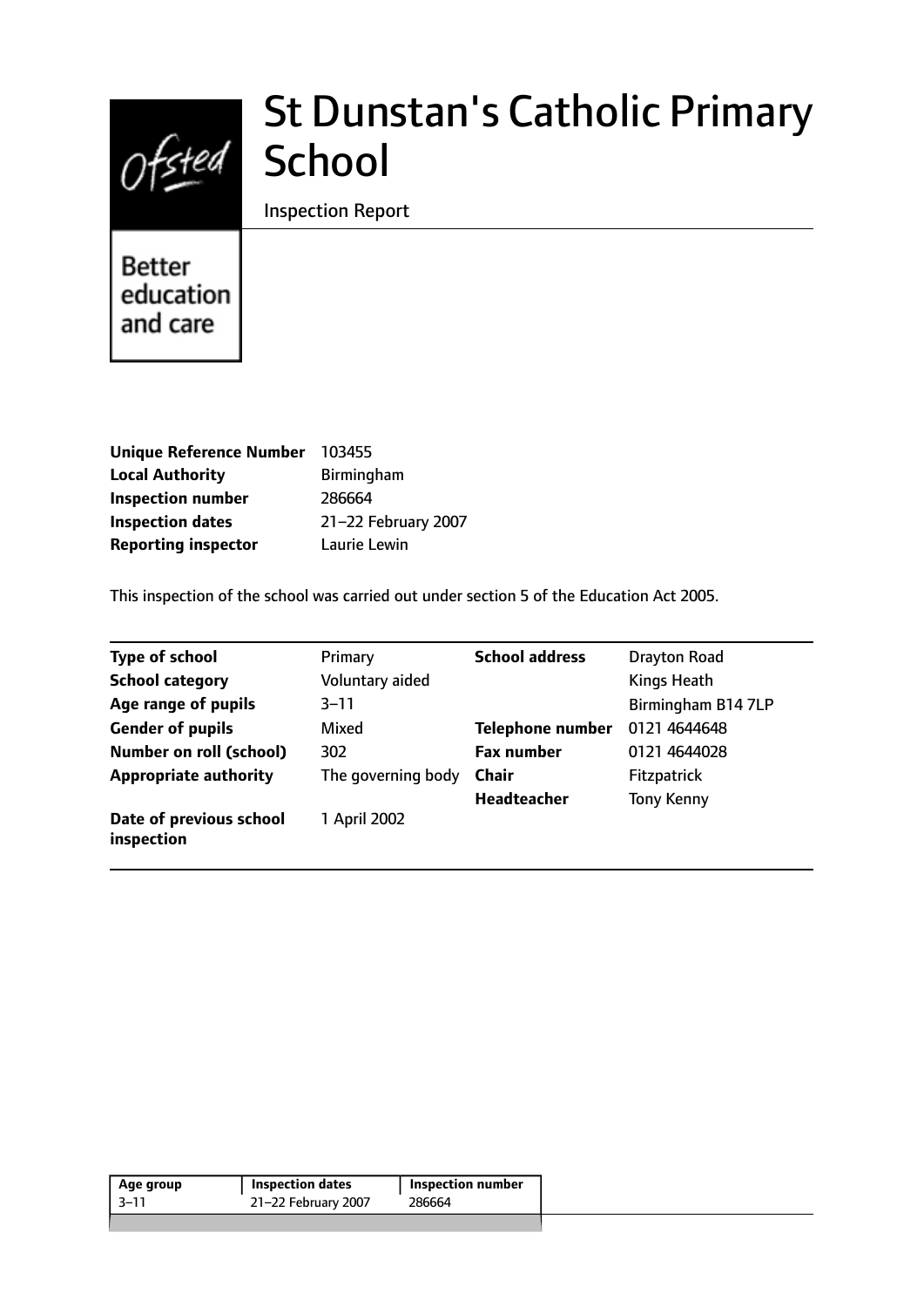© Crown copyright 2007

Website: www.ofsted.gov.uk

This document may be reproduced in whole or in part for non-commercial educational purposes, provided that the information quoted is reproduced without adaptation and the source and date of publication are stated.

Further copies of this report are obtainable from the school. Under the Education Act 2005, the school must provide a copy of this report free of charge to certain categories of people. A charge not exceeding the full cost of reproduction may be made for any other copies supplied.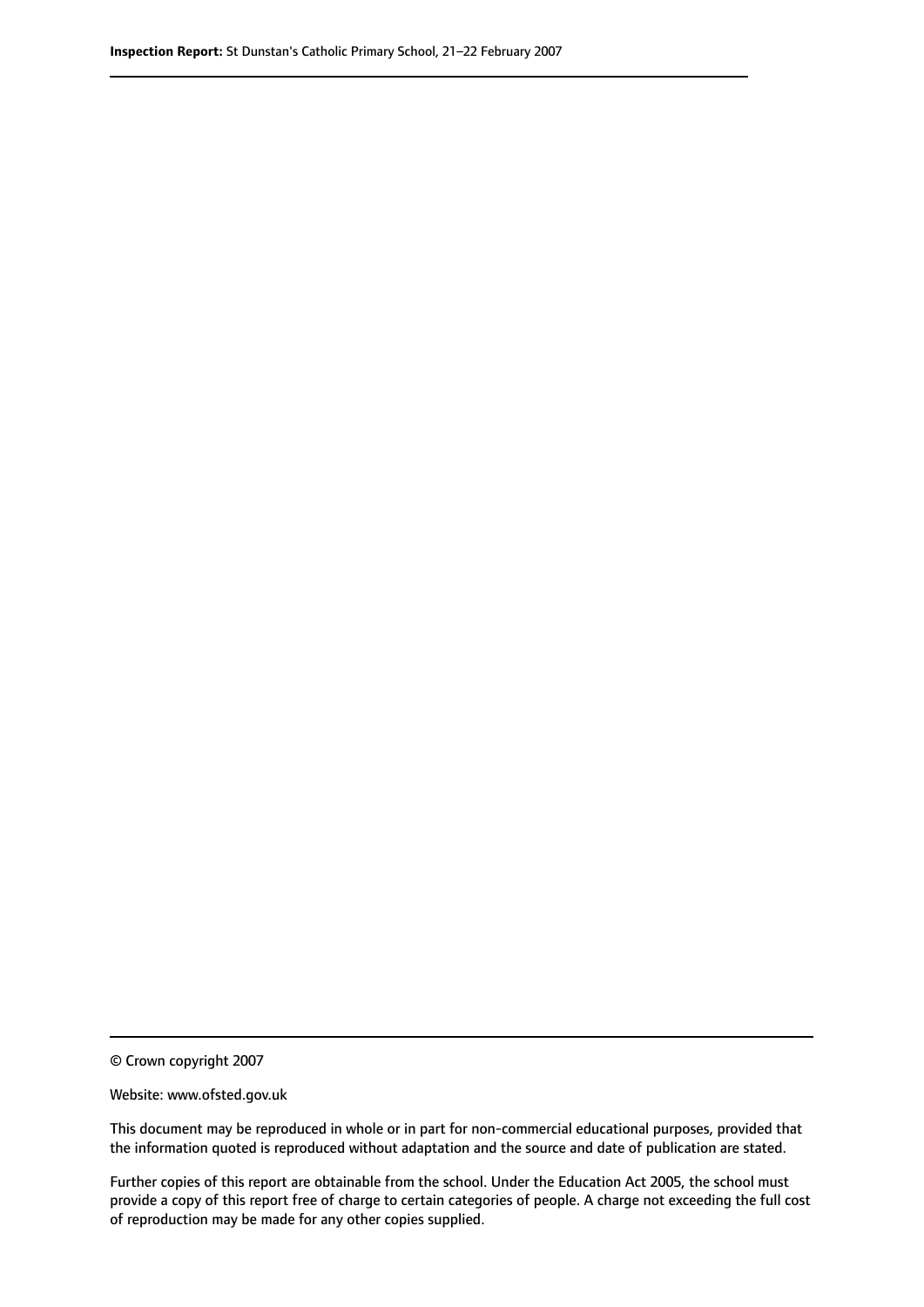# **Introduction**

The inspection was carried out by three additional inspectors.

# **Description of the school**

This is a larger than average sized school. Although most pupils come from the immediate vicinity, some come to school from further afield. While most pupils are from white cultural backgrounds, a significant number also come from a number of other ethnic backgrounds. When children start school in the Nursery, they usually show attainment that matches the level expected for their age. However, in some years the attainment of children on entry has been below thislevel. The proportion of pupils with learning difficulties or disabilities varies quite a lot from year group to year group, being slightly above average for the school as a whole. However, in some year groups the proportion of pupils in this category is significantly above average. The proportion of pupils with statements of learning need is also above average. The proportion of pupils known to be eligible for free school meals is slightly higher than in most other schools.

### **Key for inspection grades**

| Grade 1 | Outstanding  |
|---------|--------------|
| Grade 2 | Good         |
| Grade 3 | Satisfactory |
| Grade 4 | Inadequate   |
|         |              |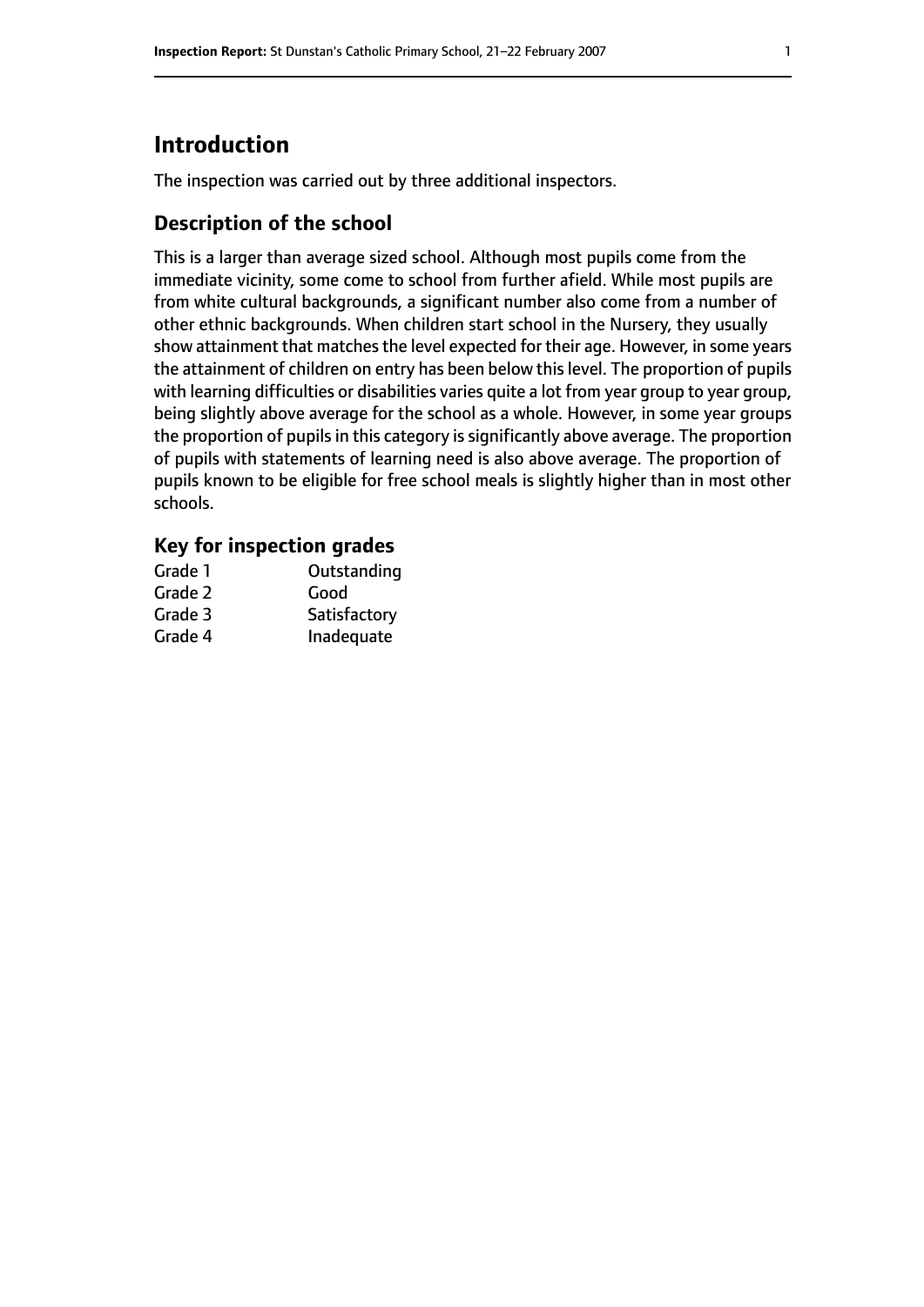# **Overall effectiveness of the school**

#### **Grade: 3**

The school provides a satisfactory overall education for its pupils and its strong provision for care, guidance and support, results in pupils showing good personal development. Most individuals enjoy school and work hard in lessons. Relationships with staff are strong and this encourages pupils to feel confident, safe and secure. Pupils' achievement is satisfactory as result of sound teaching. Teaching assistants support staff and pupils well. Children have been making satisfactory progress in the Foundation Stage. However, recent improvements mean that provision in this part of the school is now good so that the children currently progress well. Progress across the rest of the school is satisfactory in English, mathematics and science, so that by the end of Year 6, pupils are currently on course to reach average standards. Leadership and management are satisfactory. The school accurately evaluates its own performance. The headteacher has done well to lead the school through a phase where there have been difficulties with staff changes and finance. Although these difficulties have now been resolved, they placed constraints on the rate at which the school has been able to progress over the last few years. Staff and governors work well together. There is a good team atmosphere and a strong commitment to move the school forward rapidly from this point onwards. Coupled with good quality action plans, this means that the school has a good capacity to succeed in the future. Success is already evident, for example, with good headway in improving standards in writing in recent times. The school provides a satisfactory curriculum that is enhanced by a wide range of additional activities that stimulate pupils' interests and motivation to learn. In particular, the school makes very good use of its links with partner organisations such as the adjacent secondary school to help strengthen pupils' learning in areas such as sports and science. Staff rightly recognise that there is still some way to go in ensuring that work provided in lessons stretches the more able pupils sufficiently. Test results indicate that these pupils have not always progressed as rapidly as they should. Most pupils behave well and have a good knowledge of how to keep themselves fit and healthy. Staff work well to support a few pupils who display social, emotional and behavioural difficulties. However, the behaviour of these individuals occasionally disrupts their learning and that of other pupils. The school has recently put in place robust systems to check how well pupils are progressing. However, the information gained is not yet used with enough precision to guide teachers' planning and to help set the next steps in pupils' learning.

#### **What the school should do to improve further**

- Ensure that teachers provide work that stretches the more able pupils.
- Develop new ways of working with the few pupils who display social, emotional and behavioural difficulties to prevent any disruption to learning in lessons.
- Use assessment information with greater precision to help guide lesson planning and the setting of targets for pupils.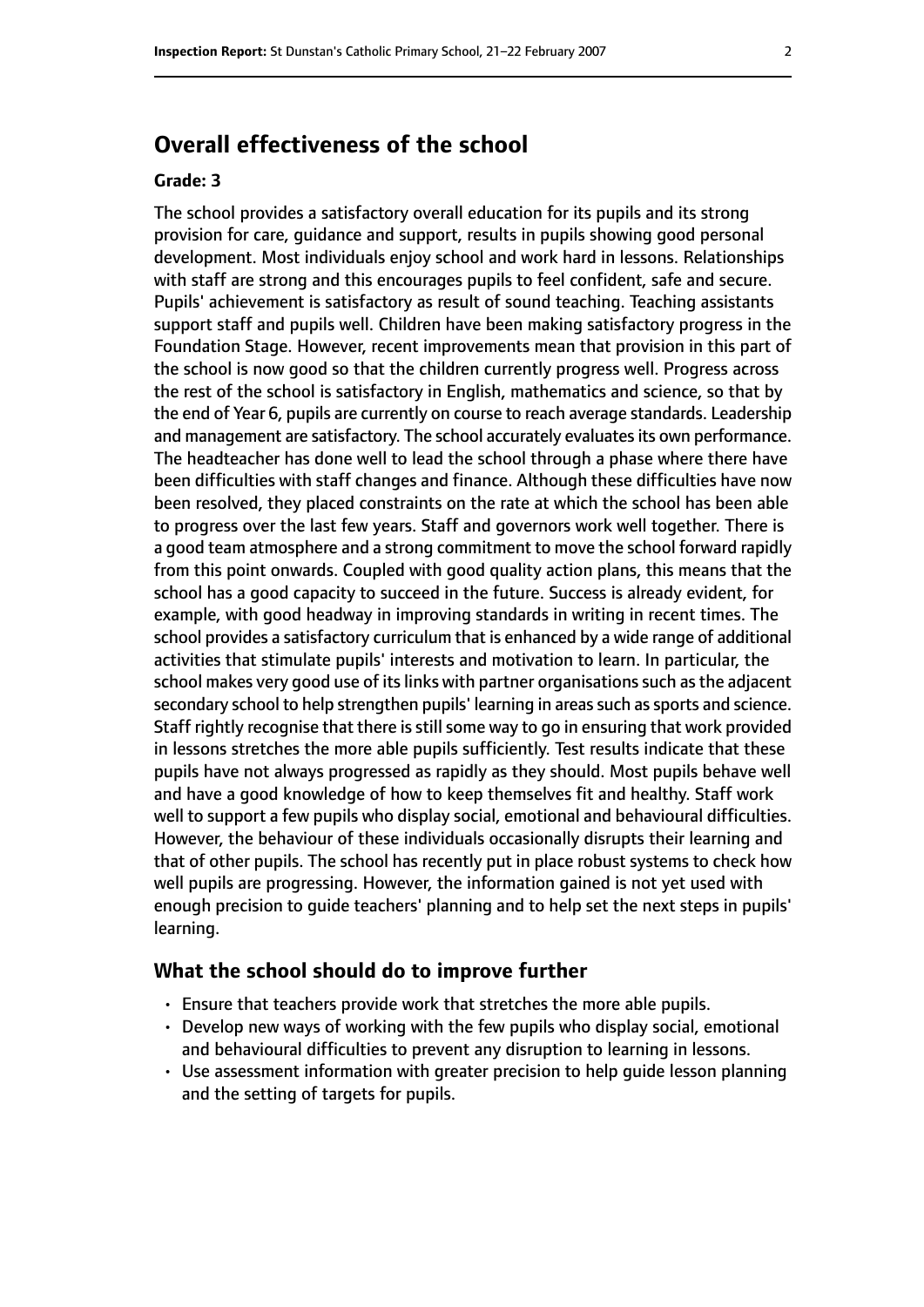# **Achievement and standards**

#### **Grade: 3**

By the end of the Foundation Stage, most children have been attaining the expected levels. As a result of recently improved provision in this part of the school, children are now making good progress and are set to improve upon the standards reached last year by the end of the Foundation Stage. In the 2006 Year 2 national tests, results showed that pupils reached average standards in writing but below average standards in mathematics and reading. Nonetheless, the school's performance tracking information shows these pupils had made sound progress from a lower than usual starting point. Results at Year 6 showed that although pupils made sound progress in English and mathematics, standards were below average. Progress and standards in science were a particular weaknesses. The school has worked effectively acrossthe current academic year, making good use of support teaching from the secondary school, so that science is now back on track. Assessments in the current academic year and work seen show pupils in Year 6 are now making sound and in some cases good progress. They currently reach average standards in English, mathematics and science. The current work also indicates better performance by the more able pupils than previously. Nonetheless, the school correctly identifies that more work needs to be done to ensure more able pupils consistently perform as well as they should across the school. Good support helps pupils with learning difficulties or disabilities to make sound progress. This is also true for pupils from other ethnic backgrounds and for those who speak English as an additional language.

# **Personal development and well-being**

#### **Grade: 2**

'It's good fun at school ….it's good being with your friends … we get lots of good activities and good food at lunchtimes.' These were just a few of the comments from pupils that helped to convince inspectors that pupils are happy to come to school. Those spoken to indicated that they get on well with one another and they feel confident that 'there is always someone to help you if you have a problem'. Pupils' spiritual, moral, social and cultural development is good. Pupils learn to reflect deeply about the world around them and how they fit into it. They gain a good sense of contributing to their community by responding well to the responsibilities they are given as monitors and prefects and through charity fund raising. Through the work of the school council pupils come to understand that their views are important and can influence and help bring about change, such as the work done with staff to introduce healthier lunchtime meal options. Pupils gain a solid range of basic skills to help ensure their future well-being. However, the school recognises that there is scope for boosting this area of pupils' skills further. The school works hard to promote good attendance. Current attendance levels are satisfactory.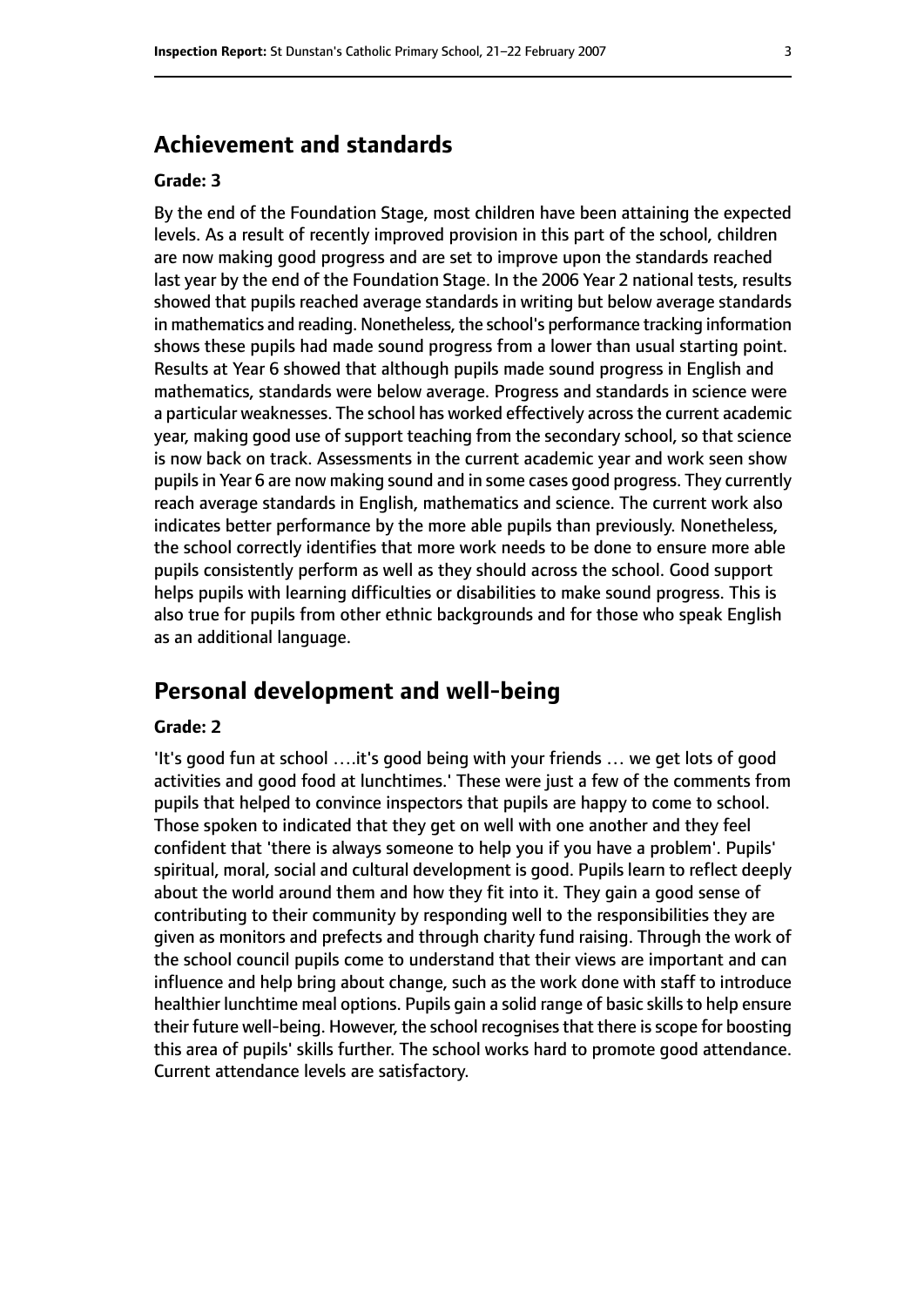# **Quality of provision**

#### **Teaching and learning**

#### **Grade: 3**

Teachers prepare lessons carefully to maximise pupils' interest and enjoyment. They usually manage pupils' behaviour well and provide clear explanations. The atmosphere in lessons is normally purposeful, with all individuals trying hard. In a few lessons seen, tasks were particularly well matched to pupils' needs so that individuals were challenged and the pace of work was good. However, this was not consistently the case, and occasionally more able pupils were not sufficiently extended by the work and did not progress as well as they could have. Teachers regularly assess pupils' progress. However, the information gained is not always used with enough precision to help guide lesson plans and set targets to help pupils improve. The behavioural difficulties of a few pupils occasionally has an adverse affect on the pace of learning in lessons. Pupils with learning difficulties and disabilities and those who speak English as an additional language are well supported. Teaching assistants play a valuable role in this aspect.

#### **Curriculum and other activities**

#### **Grade: 3**

The curriculum meets the needs of most pupils. However it does not always provide enough opportunities for the more able pupils to be extended by the work that is planned for them. Across the school, pupils' learning and their enjoyment of school are enriched well by the wide range of extra activities, trips, visits and visitors provided. The strong focus on promoting personal, social and health education within the curriculum fully supports pupils' personal development. The school has begun to make links between subjects to boost pupils' learning, but recognises that more needs to be done in this area to maximise learning opportunities across the curriculum. In the Foundation Stage, teachers are good at providing activities that give a good balance between children learning to work independently and with adult support. However, facilities for encouraging their learning in the outdoor areas are not sufficiently developed.

#### **Care, guidance and support**

#### **Grade: 2**

The school is vigilant about ensuring pupils' safety and all procedures such as those to do with child protection are rigorously applied. The strong relationships that are built between pupils and the staff mean that all individuals develop with confidence, feeling well supported and happy to come to school. Staff work together as a very good team to ensure that individuals' personal needs are met fully. They react quickly to support any pupil who has a problem. The work of the school's learning mentor is especially effective in this respect. Staff provide sound academic guidance for pupils. However, they have correctly identified the need to increase the precision with which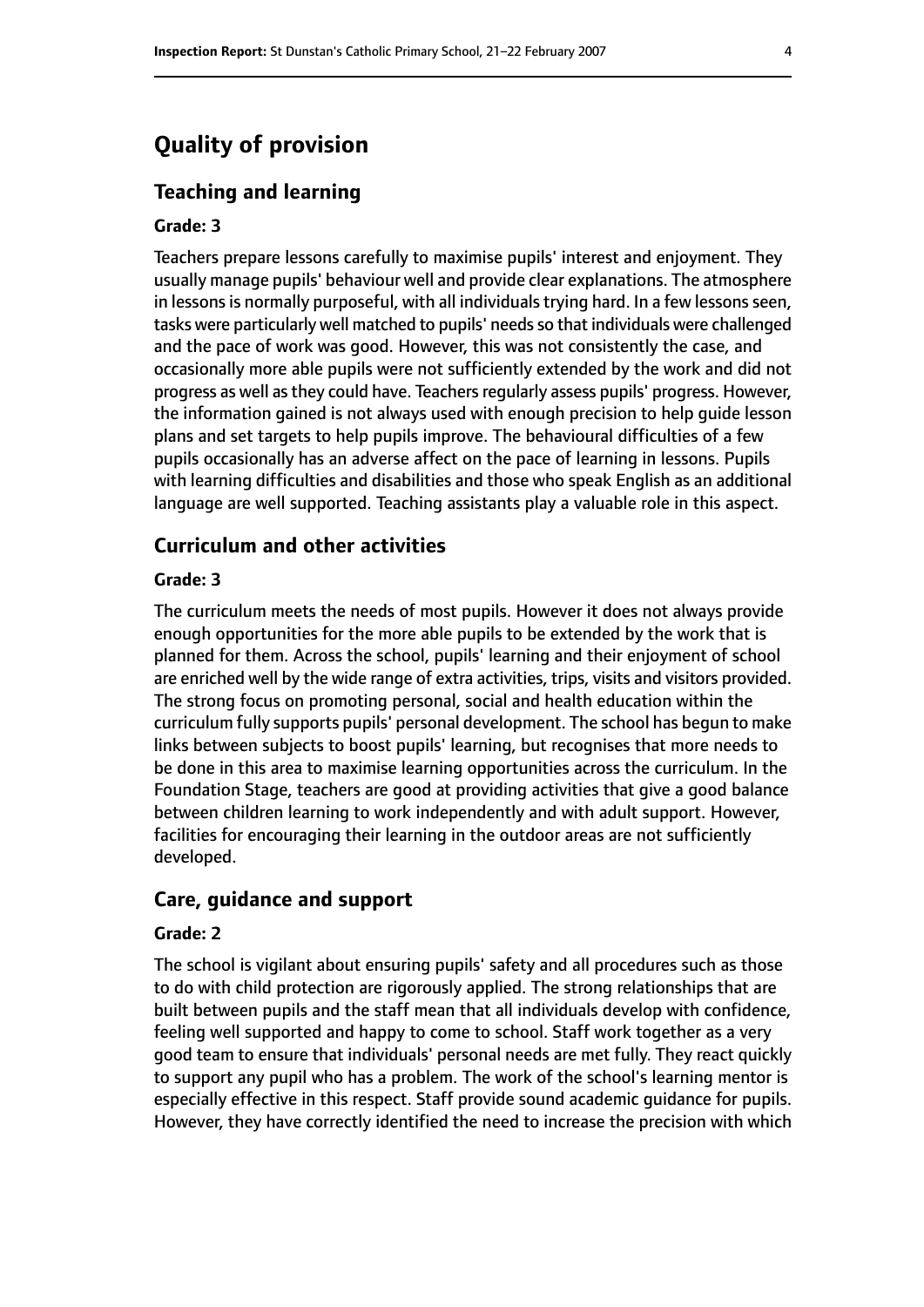assessment information is used to set pupils' targets and the need to involve pupils more closely in assessing their own work.

## **Leadership and management**

#### **Grade: 3**

Although overall progress has been satisfactory, a deficit budget and staffing turbulence slowed the school's progress in recent years. The headteacher has worked well with the staff and governors to put the school budget back on track and stabilise staffing. This places the school in a much better position to move forward with its action plans. Governors monitor the school's work closely and carry out their roles well. The recent development of the roles of team leaders on the staff is a good initiative that has helped widen the overview of all staff and ensure they have a clear part to play in the school's development. However, the school rightly sees the need for these roles to become firmly embedded so as to reinforce the ability of staff to drive up standards and pupils' achievement further. The school has effectively managed the deployment of teaching assistants to support pupils' learning, particularly in relation to helping pupils who have behavioural difficulties. However, staff are now rightly aware of the need to introduce a fresh approach to managing this support so as to avoid any disruption to the learning of other pupils in lessons.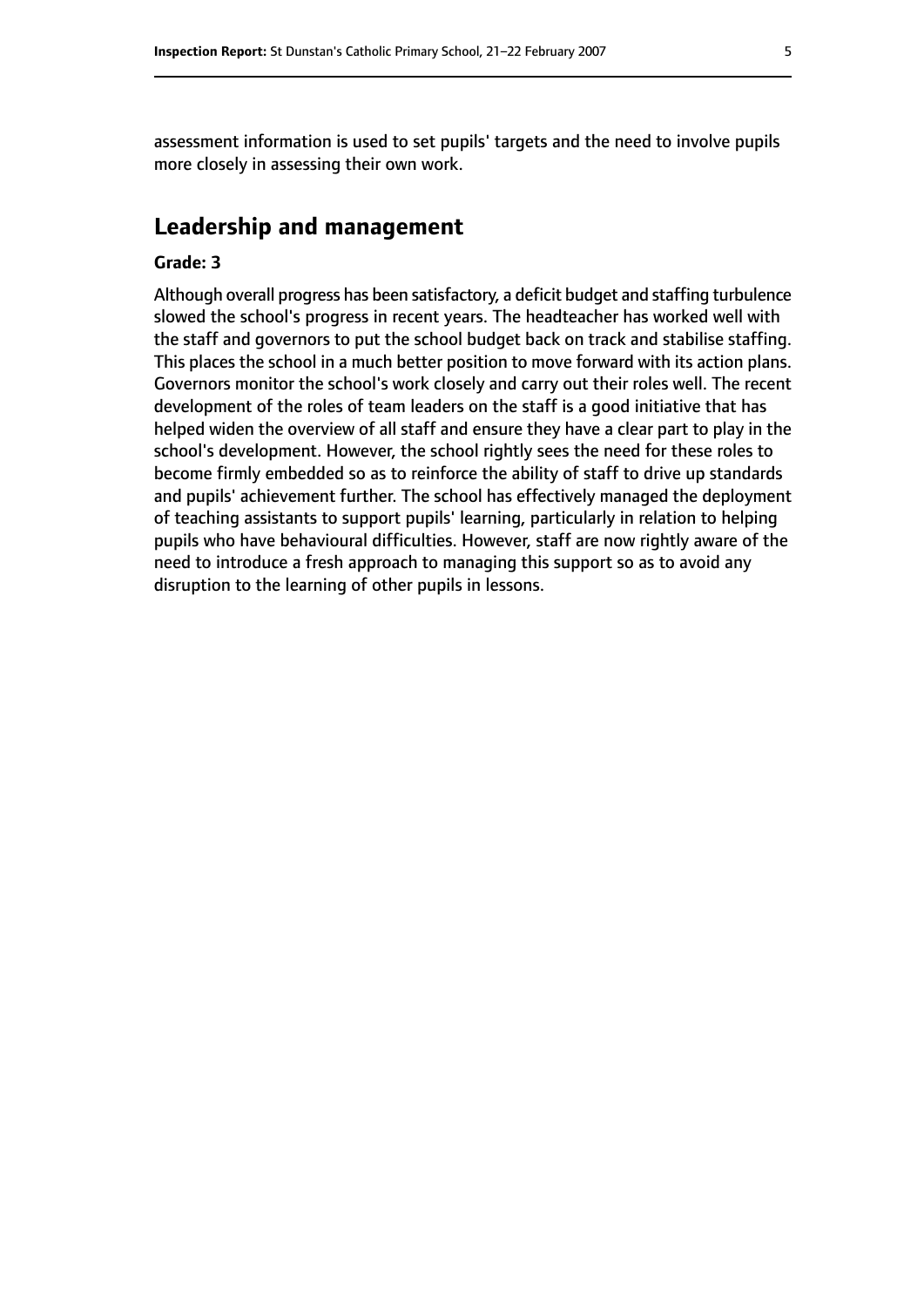**Any complaints about the inspection or the report should be made following the procedures set out inthe guidance 'Complaints about school inspection', whichis available from Ofsted's website: www.ofsted.gov.uk.**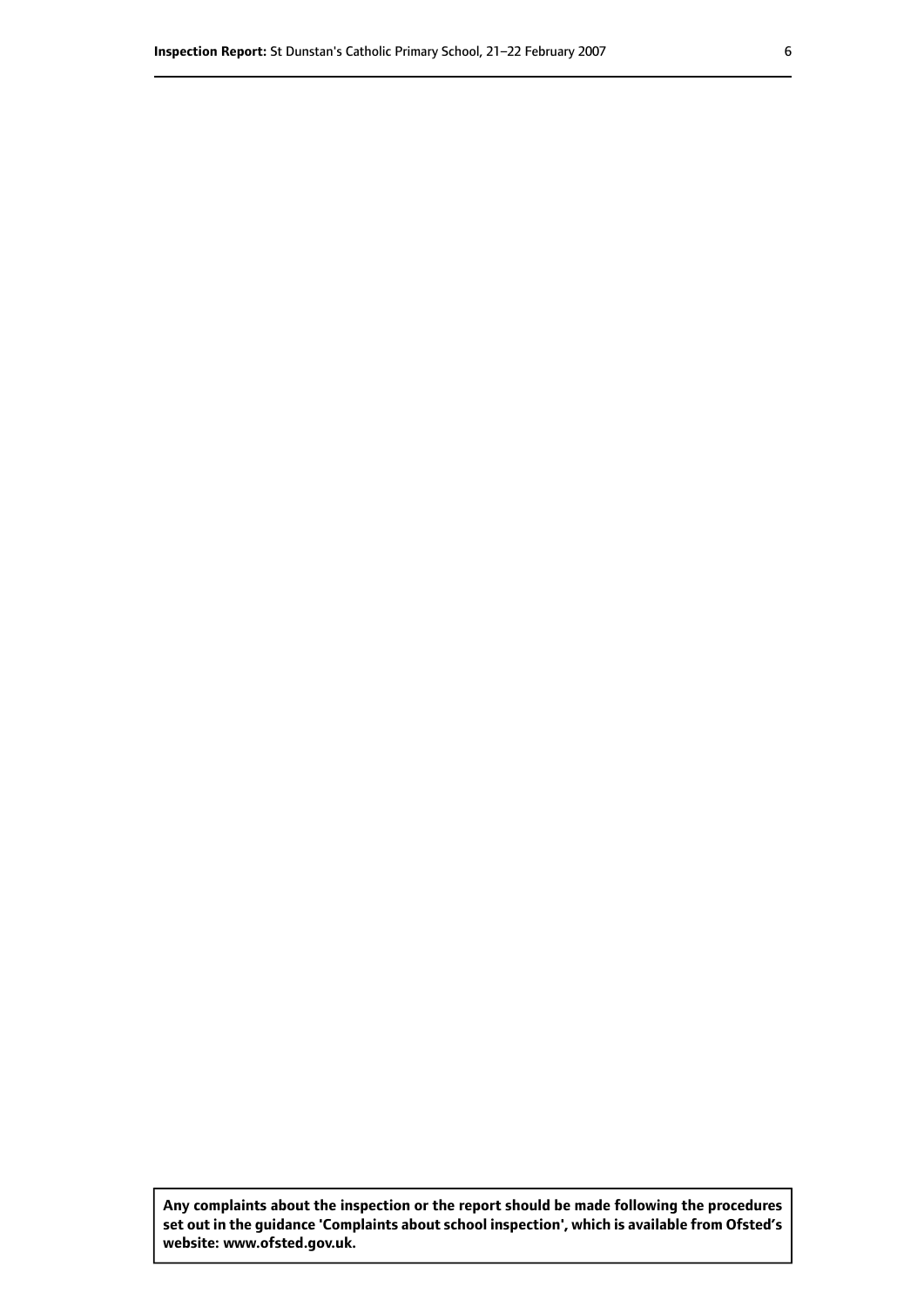# **Inspection judgements**

| Key to judgements: grade 1 is outstanding, grade 2 good, grade 3 satisfactory, and grade 4 | School  |
|--------------------------------------------------------------------------------------------|---------|
| inadeauate                                                                                 | Overall |

# **Overall effectiveness**

| How effective, efficient and inclusive is the provision of education, integrated<br>care and any extended services in meeting the needs of learners? |     |
|------------------------------------------------------------------------------------------------------------------------------------------------------|-----|
| How well does the school work in partnership with others to promote learners'<br>well-being?                                                         |     |
| The quality and standards in the Foundation Stage                                                                                                    |     |
| The effectiveness of the school's self-evaluation                                                                                                    |     |
| The capacity to make any necessary improvements                                                                                                      |     |
| Effective steps have been taken to promote improvement since the last<br>inspection                                                                  | Yes |

## **Achievement and standards**

| How well do learners achieve?                                                                               |  |
|-------------------------------------------------------------------------------------------------------------|--|
| The standards <sup>1</sup> reached by learners                                                              |  |
| How well learners make progress, taking account of any significant variations between<br>groups of learners |  |
| How well learners with learning difficulties and disabilities make progress                                 |  |

# **Personal development and well-being**

| How good is the overall personal development and well-being of the<br>learners?                                  |  |
|------------------------------------------------------------------------------------------------------------------|--|
| The extent of learners' spiritual, moral, social and cultural development                                        |  |
| The behaviour of learners                                                                                        |  |
| The attendance of learners                                                                                       |  |
| How well learners enjoy their education                                                                          |  |
| The extent to which learners adopt safe practices                                                                |  |
| The extent to which learners adopt healthy lifestyles                                                            |  |
| The extent to which learners make a positive contribution to the community                                       |  |
| How well learners develop workplace and other skills that will contribute to<br>their future economic well-being |  |

# **The quality of provision**

| How effective are teaching and learning in meeting the full range of the<br>learners' needs?          |  |
|-------------------------------------------------------------------------------------------------------|--|
| How well do the curriculum and other activities meet the range of needs<br>and interests of learners? |  |
| How well are learners cared for, guided and supported?                                                |  |

 $^1$  Grade 1 - Exceptionally and consistently high; Grade 2 - Generally above average with none significantly below average; Grade 3 - Broadly average to below average; Grade 4 - Exceptionally low.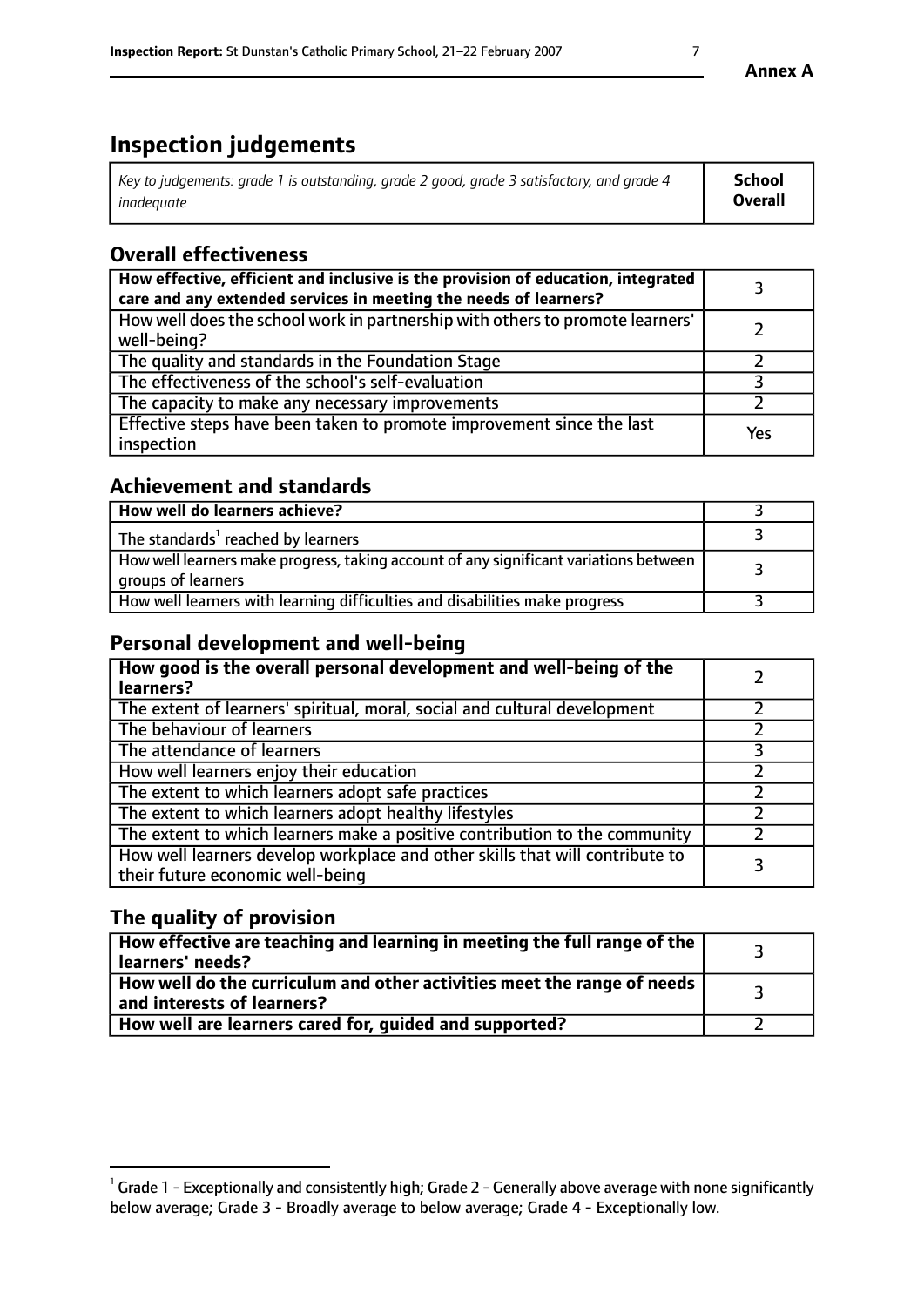# **Leadership and management**

| How effective are leadership and management in raising achievement<br>and supporting all learners?                                              |               |
|-------------------------------------------------------------------------------------------------------------------------------------------------|---------------|
| How effectively leaders and managers at all levels set clear direction leading<br>to improvement and promote high quality of care and education |               |
| How effectively performance is monitored, evaluated and improved to meet<br>challenging targets                                                 | 3             |
| How well equality of opportunity is promoted and discrimination tackled so<br>that all learners achieve as well as they can                     | 3             |
| How effectively and efficiently resources, including staff, are deployed to<br>achieve value for money                                          | $\mathcal{P}$ |
| The extent to which governors and other supervisory boards discharge their<br>responsibilities                                                  |               |
| Do procedures for safequarding learners meet current government<br>requirements?                                                                | Yes           |
| Does this school require special measures?                                                                                                      | No            |
| Does this school require a notice to improve?                                                                                                   | <b>No</b>     |